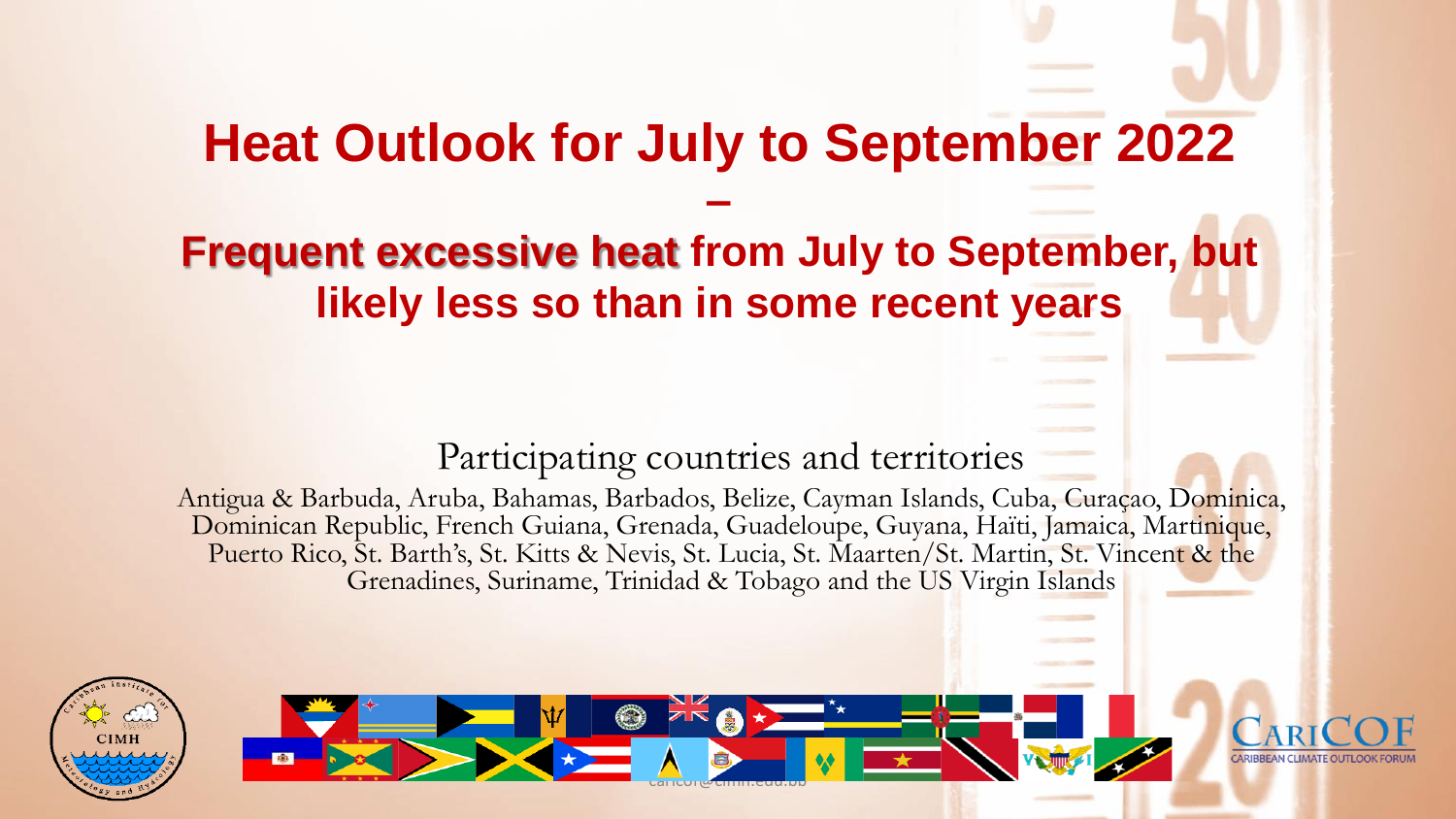

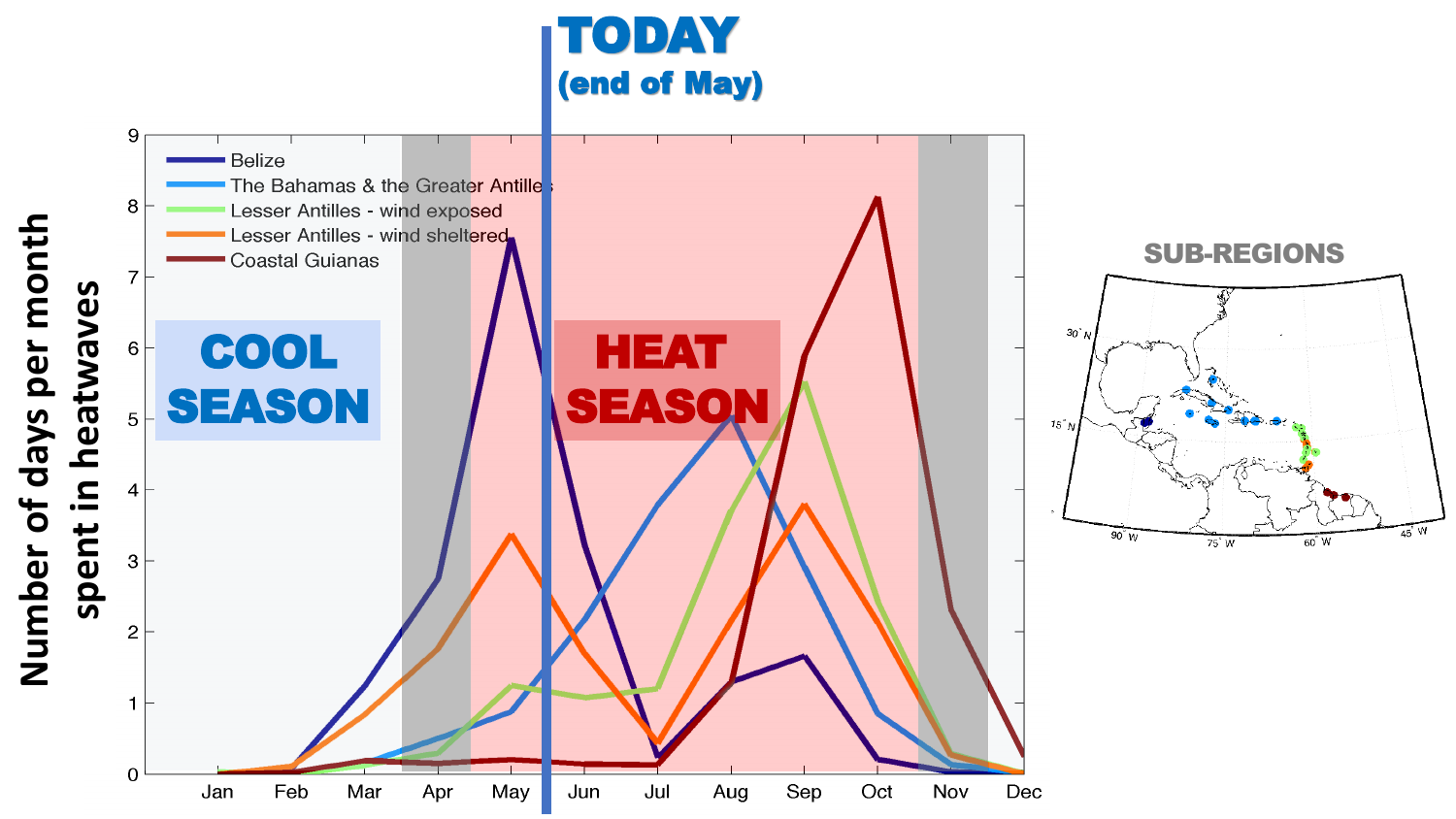# Impact potential associated with heatwave frequency during **Jul-Aug-Sept 2022**?



Forecast potential -- Jul-Aug-Sep 2022 (upper scenario)



Forecast potential -- Jul-Aug-Sep 2022 (lower scenario)



- USUALLY: Slight to moderate potential over the period July to September as a whole throughout the region.
- **FORECAST: Moderate potential in the islands westward of Puerto Rico; marginal to moderate in the other islands; marginal in the Guianas; high potential possible in some islands**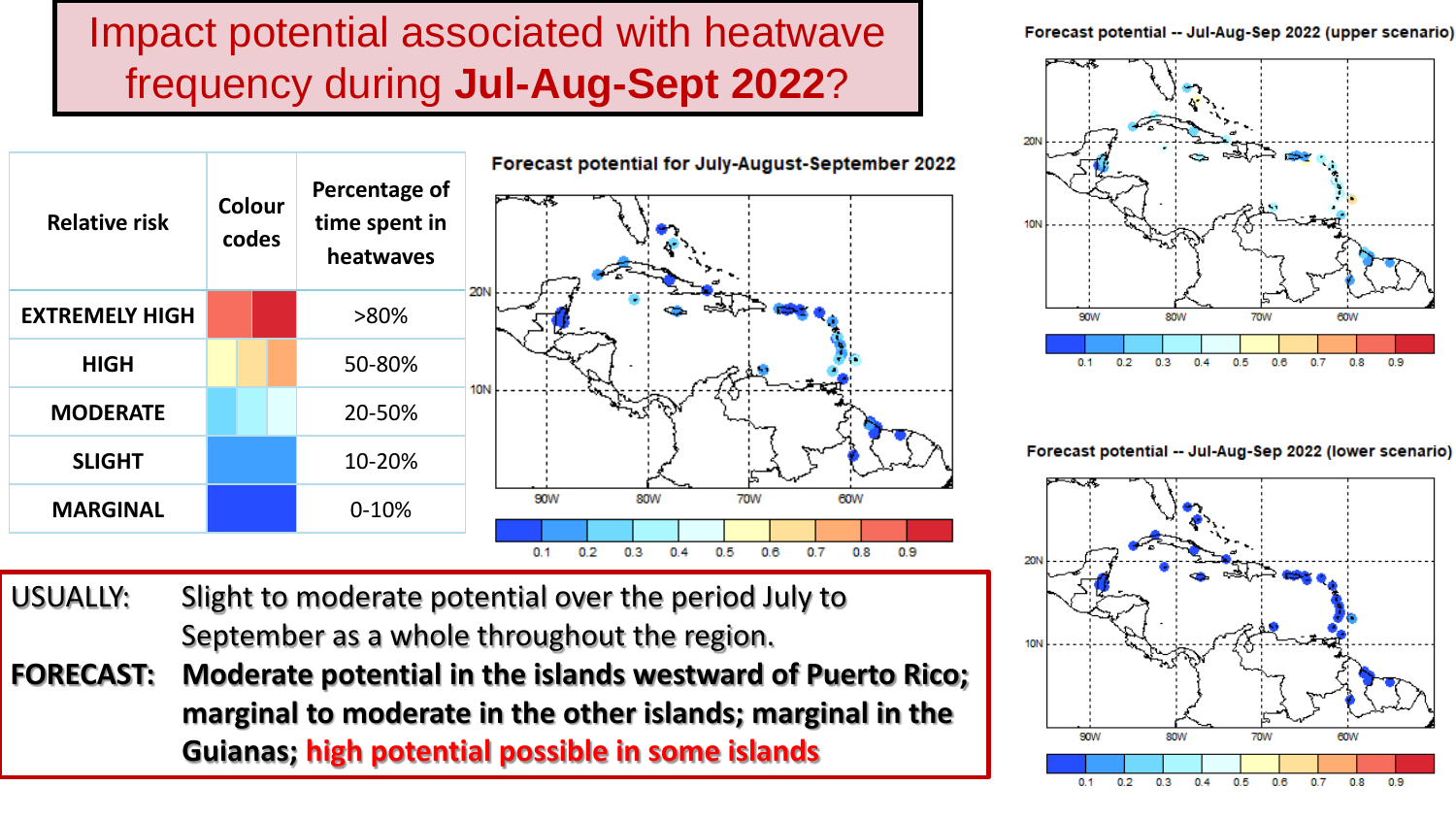#### **Historical average** heat impact potential due heatwaves for July to September





**Jul-Aug-Sept**

Jul-Aug-Sept: Slight to moderate potential over the period July to September as a whole throughout the region.